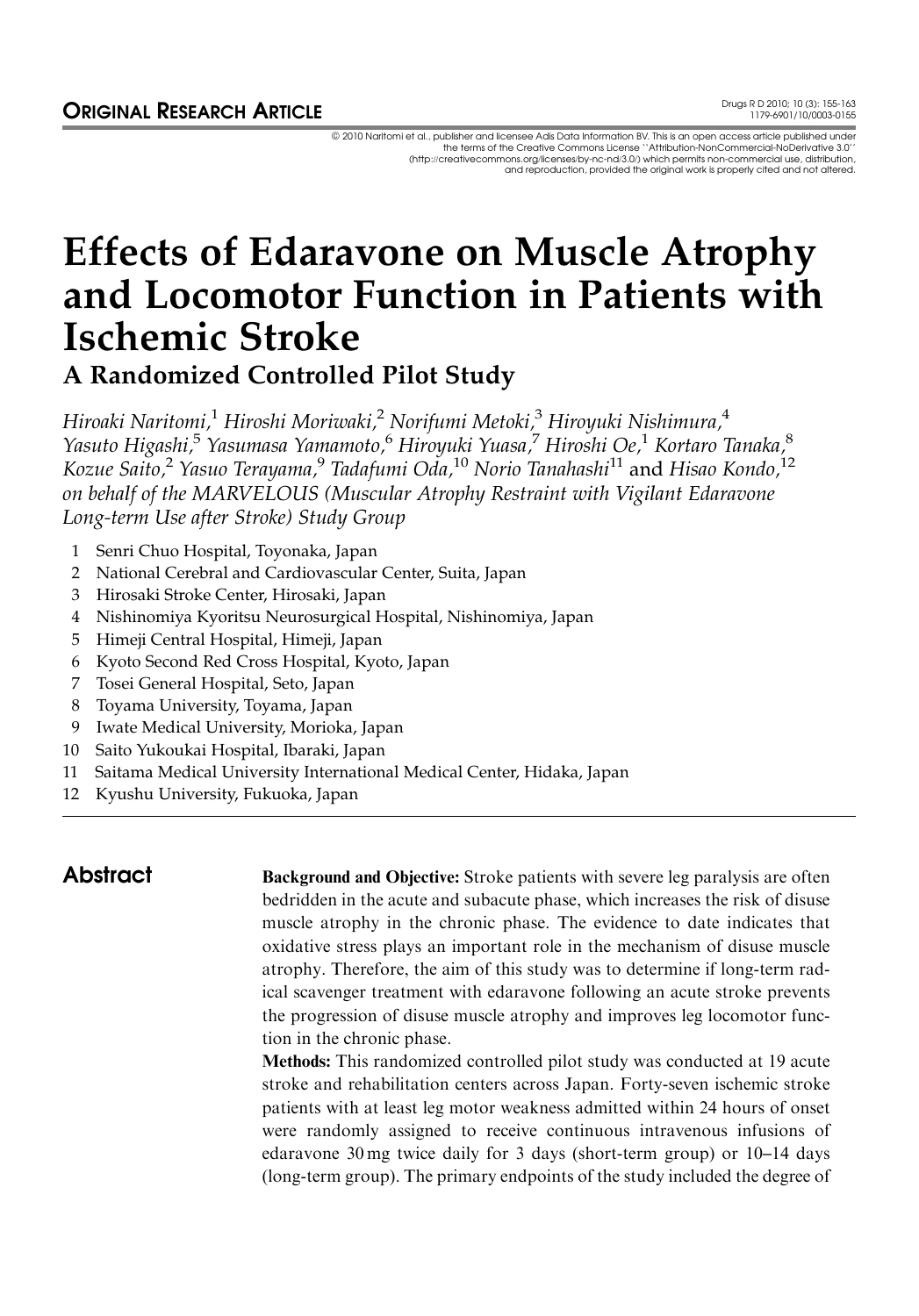leg disuse muscle atrophy, as measured by the percentage change from baseline in femoral muscle circumference 15 cm above the knee, and the improvement in leg locomotor function, as assessed by the maximum walking speed over 10 m, 3 months after the onset of stroke.

Results: Three-month follow-up was completed by a total of 41 patients (21 in the short-term group and 20 in the long-term group). On admission, there was no significant difference in the severity of stroke or the grade of leg paresis between the two treatment groups. The grade of disuse muscle atrophy and incidence of gait impairment 3 weeks after stroke onset were also similar between the short- and long-term groups. However, disuse muscle atrophy of the paretic and non-paretic legs was significantly less severe in the long-term versus the short-term treatment group  $(3.6 \pm 5.9\%$  and  $1.5 \pm 6.0\%$  vs 8.3  $\pm$  5.2% and 5.7  $\pm$  6.4%; p < 0.01 and p < 0.05) 3 months after stroke onset. Additionally, the maximum walking speed over a distance of 10 m was significantly greater in the long-term group  $(98 \pm 67 \text{ vs } 54 \pm 55 \text{ cm/sec}; \text{ p} < 0.05)$ . Conclusion: Edaravone treatment for up to 14 days suppresses the progression of disuse muscle atrophy and improves leg locomotor function to a greater extent than shorter-term treatment in acute stroke patients. This suggests that the management of stroke may be improved with long-term edaravone therapy by providing myoprotective effects that ameliorate functional outcome in the chronic phase.

# **Introduction**

Stroke is a global health problem and is a major cause of death and disability in the adult population.[1] One of the most common symptoms of stroke is motor weakness, which can lead to considerable disruption of activities in daily life such as feeding, bathing, dressing, and grooming. During a cerebral infarction, motor tracts in the frontal cortex, the corona radiata, the internal capsule, or the pons are often impaired, resulting in the development of hemiparesis of the lower limbs and subsequent leg locomotor dysfunction during the chronic phase of stroke.<sup>[2]</sup>

However, leg locomotor dysfunction is not solely attributable to ischemic cerebral damage of motor neuron tracts, but may also be in part due to disuse muscle atrophy of both paralyzed and non-paralyzed legs. Indeed, a small study of healthy older adult subjects demonstrated that 10 consecutive days of bed rest caused substantial losses in skeletal muscle mass and function, particularly in the lower extremities.[3] Acute stroke patients with severe hemiparesis or paralysis can remain bedridden for at least 1–2 weeks, and are often unable to walk despite weeks of rehabilitation. This extended period in a bedridden state during the acute and subacute phases of stroke is the likely cause of lower limb disuse muscle atrophy in association with leg motor weakness, thus accelerating the development of leg locomotor dysfunction in the chronic phase. $[4,5]$ 

The involvement of oxidative stress in disuse muscle atrophy was first highlighted in the  $1990s$ .<sup>[6-8]</sup> Although the exact mechanisms of disuse muscle atrophy in humans remain unclear, the evidence to date has established the important role that oxidative stress plays in the development of disuse muscle atrophy.<sup>[9,10]</sup> The free radical scavenger edaravone is a neuroprotective drug that has been indicated for the treatment of acute stroke since 2001 in Japan, and has been shown to dose dependently improve functional outcomes in patients with acute ischemic stroke.[11-13] Edaravone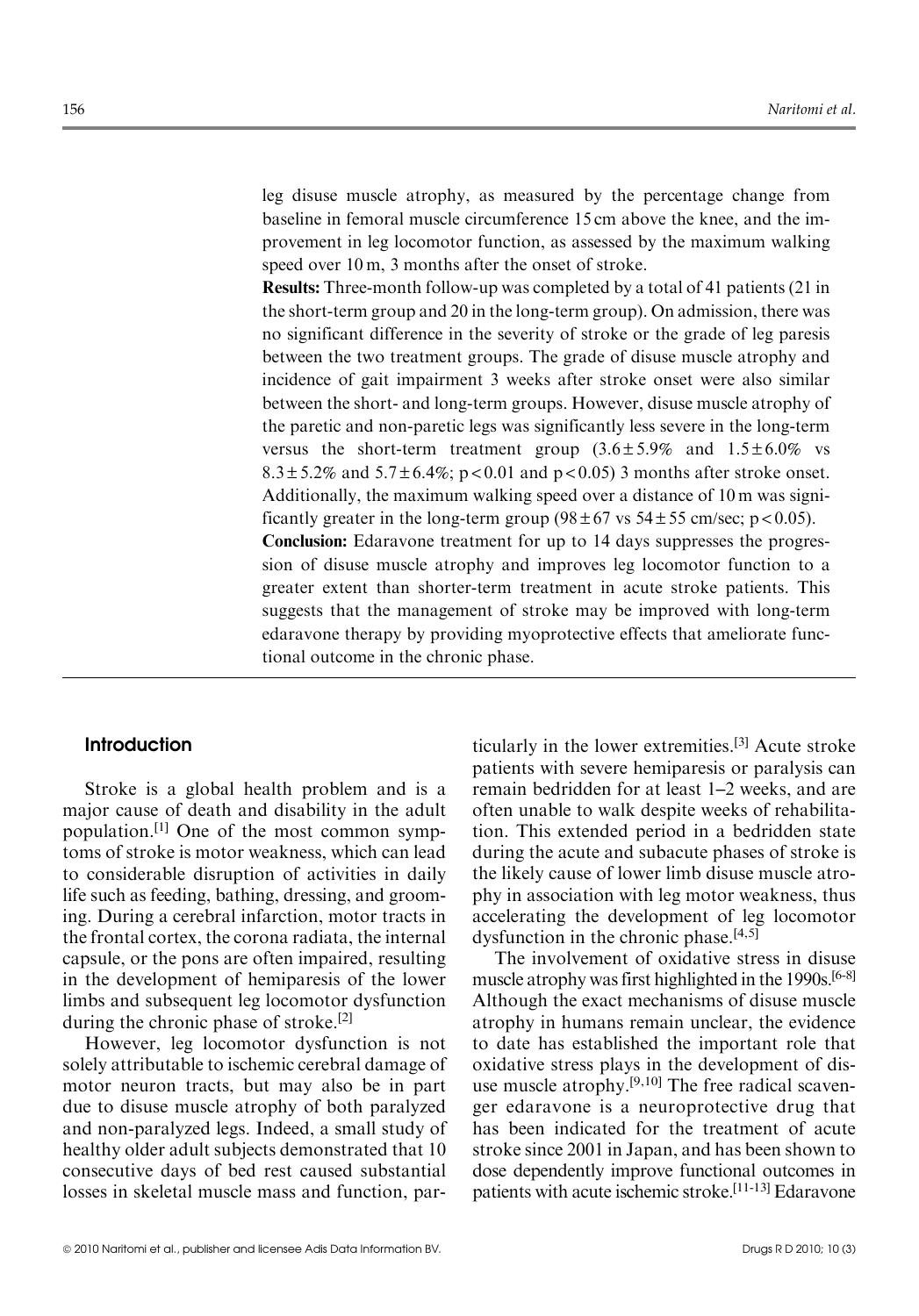can donate an electron to a lipid peroxyl radical, which results in conversion to a lipid peroxyl anion.[14] Edaravone scavenges free radicals produced by activation of the arachidonic acid cascade during cerebral ischemia-reperfusion, and inhibits the peroxidation of lipids by free radicals.[14] Edaravone has been shown to protect the vascular endothelium and reduce damage to neuronal and glial cells by scavenging for free radicals.[14-17]

In Japan, the recommended duration of edaravone administration is 14 days, but this can be shortened in patients with mild symptoms.<sup>[18]</sup> Early studies indicated that neuronal cells cannot survive for more than several hours after ischemia and that cell-killing events continue for a few days. These studies suggest that neuroprotective drugs may exert protective effects if started within several hours after ischemia and continued for a few days.<sup>[19,20]</sup> Based on these findings, a 3-day administration of edaravone is considered sufficient to exert adequate cerebroprotection. However, Unno et al.<sup>[12]</sup> reported that the duration of edaravone therapy affected the functional outcome in acute ischemic stroke patients. Moreover, animal studies indicate that the process of radical-related disuse muscle atrophy begins several days after leg immobilization.<sup>[6-10]</sup> This suggests that radical scavenger therapy should be administered for a longer period when used to suppress the development of radical-related disuse muscle atrophy.

The aim of the present pilot study entitled MARVELOUS (Muscular Atrophy Restraint with Vigilant Edaravone Long-term Use after Stroke) was to determine if long-term treatment with the free radical scavenger edaravone can (i) suppress disuse muscle atrophy following an acute stroke; and (ii) alleviate the degree of gait impairment during the chronic phase.

# Patients and Methods

# **Patients**

Nonconsecutive acute stroke patients admitted to an acute stroke center within 24 hours of onset were eligible for the study. Inclusion criteria

were age 20–79 years, the presence of a leg motor weakness rating of 2–4 on the National Institute of Health Stroke Scale (NIHSS) motor subscore on admission, and no apparent functional disability prior to stroke as estimated by a modified Rankin Scale (mRS) score of 0 or 1. Exclusion criteria were a history of hypersensitivity to edaravone, associated neuromuscular diseases, obstructive femoral artery diseases, congestive heart failure, significant renal/hepatic diseases, hemorrhagic stroke, use of thrombolytic therapy, a Japan Coma Scale score of 20 or more, history of neurologic dysfunction with an mRS score of  $\geq$ 2, artificial knee or hip joints, serum creatinine >1.5 mg/dL, malignant disorders, pregnancy, or enrollment in another clinical study.

The study was approved by the local ethics committee of each participating institute and was conducted in accordance with the World Medical Association Declaration of Helsinki and the Ethical Guidelines for Epidemiological Research of the Japanese Ministry of Education, Culture, Sports, Science and Technology, and the Japanese Ministry of Health, Labour and Welfare. All patients provided written informed consent prior to entry into the study and were centrally registered via the Internet.

#### Study Design

The study was an open-label, randomized, controlled pilot study that was conducted in 19 institutes comprising 13 acute stroke centers and six rehabilitation centers in Japan. A central assignment/registration method via the Internet was used for case registration and allocation; preregistered individual identification and password was used for verification. Input included the time of hospital admission, name of the hospital, age, sex, severity (an NIHSS motor subscore of the hemiparetic lower limb), and name of the person who input the data.

Randomization was performed with control factors of the name of the hospital, age, sex, and an NIHSS motor subscore of the hemiparetic lower limb, and the cases were divided into two groups with a ratio of 1:1. Patients were randomized to receive edaravone (30 mg twice daily), adminis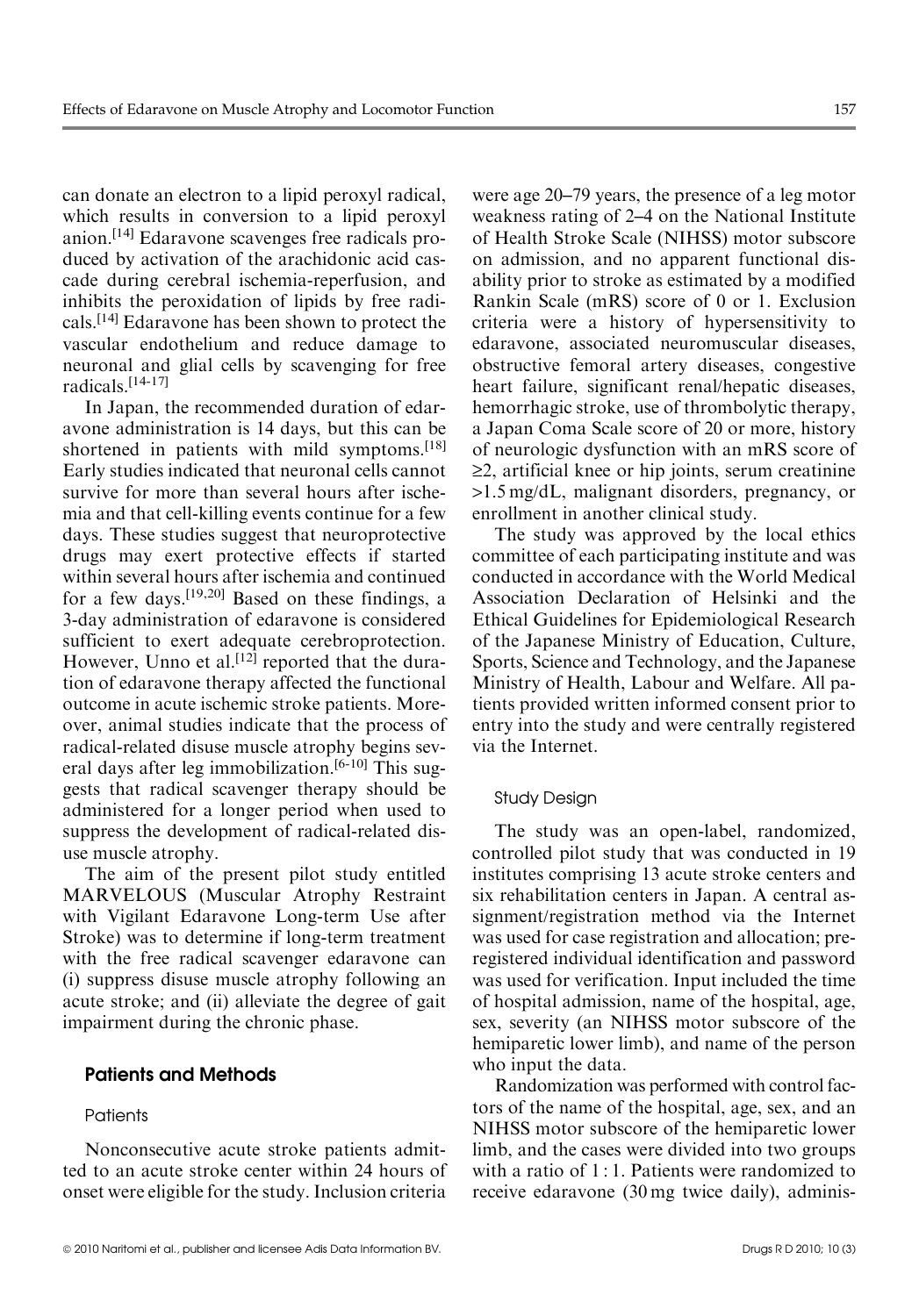tered intravenously for 3 days (short-term group) or 10–14 days (long-term group).

All patients were admitted to an acute stroke center and underwent bedside rehabilitation therapy, followed by out-of-bed rehabilitation therapy. The start time of rehabilitation therapy was classified into four categories: (i) on the day of admission; (ii) within 3 days of admission; (iii) within 7 days of admission; and (iv) 8 or more days after admission. Following the completion of acute-phase rehabilitation therapy, patients were transferred to a post-stroke rehabilitation center.

It should be noted that physicians from the acute stroke center were responsible for follow-up evaluations of leg muscle volume and locomotor function at 3 weeks and/or 3 months post-stroke in patients who were transferred to a rehabilitation center that was not affiliated with the MARVELOUS Study Group. In contrast, patients transferred to a MARVELOUS-affiliated rehabilitation center were evaluated by a physician from the rehabilitation center.

# **Procedures**

Edaravone (Radicut®, Mitsubishi Tanabe Pharma Corporation, Osaka, Japan) administration was started upon admission. Patients received edaravone 30 mg twice daily, which was dissolved in 100 mL of saline and administered by continuous intravenous infusion for 30 minutes. Edaravone was administered for 3 consecutive days in the short-term group and 10–14 consecutive days in the long-term group.

## Assessment of Study Endpoints

The primary endpoints of the study included changes from baseline in the degree of leg disuse muscle atrophy and the severity of leg locomotor dysfunction 3 months after the onset of stroke. Leg disuse muscle atrophy was defined as a reduction (expressed as a percentage) from baseline (within 4 days of admission) in femoral muscle volume at 3 weeks and 3 months after the onset of stroke, which was assessed by measuring the femoral muscle circumference of both legs at 5, 10, and 15 cm above the knee when patients were in a supine position with both legs outstretched. The severity of locomotor dysfunction was evaluated based on the Brunnstrom Recovery Stage  $(BRS)^{[21]}$  and maximum walking speed (MWS) over a distance of 10 m.

#### Statistical Analysis

According to unpublished data from our preliminary study of ischemic stroke patients undergoing edaravone treatment, 'good' locomotor function (mRS 0–2) 3 months after stroke onset was seen in 17% and 60% of patients receiving 3 and 14 days of edaravone therapy, respectively. Based on these findings, sample size calculations using a power of 80% indicated that a minimum of 38 patients was required to detect a difference in the primary endpoint, assuming a two-sided significance level of 0.05.

Data were expressed as percentages for categorical variables or means for continuous variables. A Pearson's chi-squared  $(\chi^2)$  or Fisher's exact test was used for the statistical comparison of categorical variables. An unpaired Student's t-test was also used to compare differences in the degree of disuse muscle atrophy and MWS between the two groups. Furthermore, simple regression analysis was undertaken to assess the correlation between the degree of paralyzed leg muscle atrophy and MWS. A p-value of <0.05 was considered to be statistically significant. Statistical analyses were carried out using Microsoft® Office Excel 2003.

# **Results**

A total of 47 eligible patients were registered into the study during the 1-year period from 1 January 2007 to 31 December 2007. Three-month follow-up was successfully completed by 41 of 47 patients; data from these 41 patients were included in the analysis. The six patients who did not complete the 3-month follow-up were excluded from the analysis for the following reasons: the development of cerebral hemorrhage during the follow-up period  $(n=1)$ ; discontinuation of edaravone due to the occurrence of liver disorders during treatment  $(n=1)$ ; inability to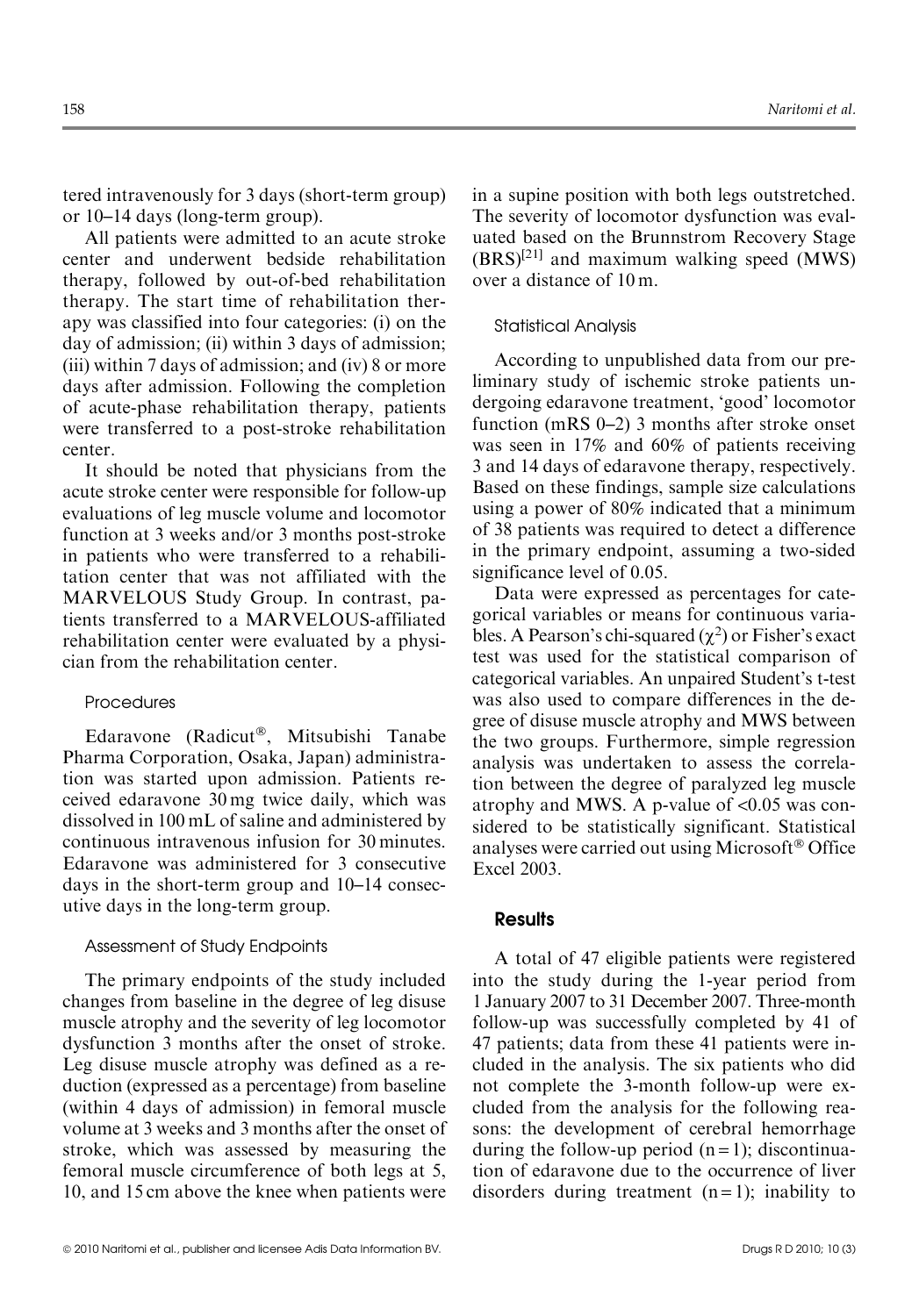continue the drug infusion for more than 1 day because of heart failure  $(n=1)$ ; no rehabilitation was performed during the follow-up period due to associated pneumonia and other complications  $(n=1)$ ; and discontinuation of follow-up for personal reasons  $(n=2)$ . Consequently, the analysis was performed in 21 patients in the short-term (3 days of edaravone therapy) group and 20 patients in the long-term (10–14 days of treatment) group.

Table I shows a detailed summary of patient characteristics of the two study groups. There was no significant difference in age, sex, risk factors, stroke subtypes, severity of stroke as defined by the NIHSS score, or the grade of leg paresis on the affected side as defined by the NIHSS motor subscore. All patients in the short-term group received 3 days of edaravone treatment; the mean $\pm$ standard deviation duration of edaravone treatment in the long-term group was  $13.6 \pm 1.2$  days.

Table II compares the state of rehabilitation therapy in the acute phase, the incidence of gait disability 3 weeks after stroke onset, and the severity of leg disuse muscle atrophy 3 weeks after stroke onset between the short- and long-term edaravone treatment groups. The time of initiation of bedside and out-of-bed rehabilitation therapy and the total days of rehabilitation were similar between the two treatment groups. Gait disability 3 weeks after stroke onset was defined as confinement to a wheelchair or a bedridden state, and was reported in 47.6% and 45.0% of patients in the short- and long-term groups, respectively. The severity of disuse muscular atrophy in the paretic and non-paretic legs (measured 15 cm above the knee) was numerically greater in the short-term group  $(5.0 \pm 3.4\%$  and  $3.7 \pm 4.4\%$ , respectively), compared with the long-term group  $(4.4 \pm 4.1\%$  and  $2.0 \pm 3.8\%$ , respectively) 3 weeks after stroke onset, but this difference was not statistically significant.

The effect of edaravone treatment on the grade of leg disuse muscle atrophy and the level of leg locomotor function during the chronic phase (3 months after the onset of stroke) is summarized in table III. The grade of disuse muscle atrophy (i.e. percentage reduction from baseline in femoral muscle volume) in the paretic and nonparetic legs at 15 cm above the knee was signif-

| Characteristic                                     | Short-term edaravone<br>$(n=21)$ | Long-term edaravone<br>$(n=20)$ |  |  |
|----------------------------------------------------|----------------------------------|---------------------------------|--|--|
| Age (y) [mean $\pm$ SD]                            | $70.0 \pm 7.3$                   | $69.2 \pm 7.5$                  |  |  |
| Sex (n, M/F)                                       | 13/8                             | 14/6                            |  |  |
| Risk factors [n (%)]                               |                                  |                                 |  |  |
| hypertension                                       | 17 (80.9)                        | 16 (80.0)                       |  |  |
| diabetes mellitus                                  | 8(38.1)                          | 7(35.0)                         |  |  |
| dyslipidemia                                       | 7(33.3)                          | 8(40.0)                         |  |  |
| atrial fibrillation                                | 3(14.3)                          | 5(25.0)                         |  |  |
| Stroke subtype [n (%)]                             |                                  |                                 |  |  |
| cardioembolic                                      | 3(14.3)                          | 4(20.0)                         |  |  |
| atherothrombotic                                   | 13 (61.9)                        | 12(60.0)                        |  |  |
| lacunar                                            | 5(23.8)                          | 4(20.0)                         |  |  |
| Duration of study treatment (days) [mean $\pm$ SD] | $3.0 \pm 0.0$                    | $13.6 \pm 1.2$                  |  |  |
| NIHSS score on admission [median (range)]          | $7(3-24)$                        | $9(2-19)$                       |  |  |
| NIHSS motor subscores [median (range)]             | $3.0(2-4)$                       | $2.5(2-4)$                      |  |  |
| Severe leg weakness <sup>b</sup> [n (%)]           | 11 (52.4)                        | 10(50.0)                        |  |  |

Table I. Patient characteristics<sup>a</sup>

Data for 41 patients who completed the study.

b Severe leg weakness was defined as an NIHSS motor subscore of 3–4.

F <sup>=</sup> female; M <sup>=</sup> male; NIHSS <sup>=</sup> National Institute of Health Stroke Scale.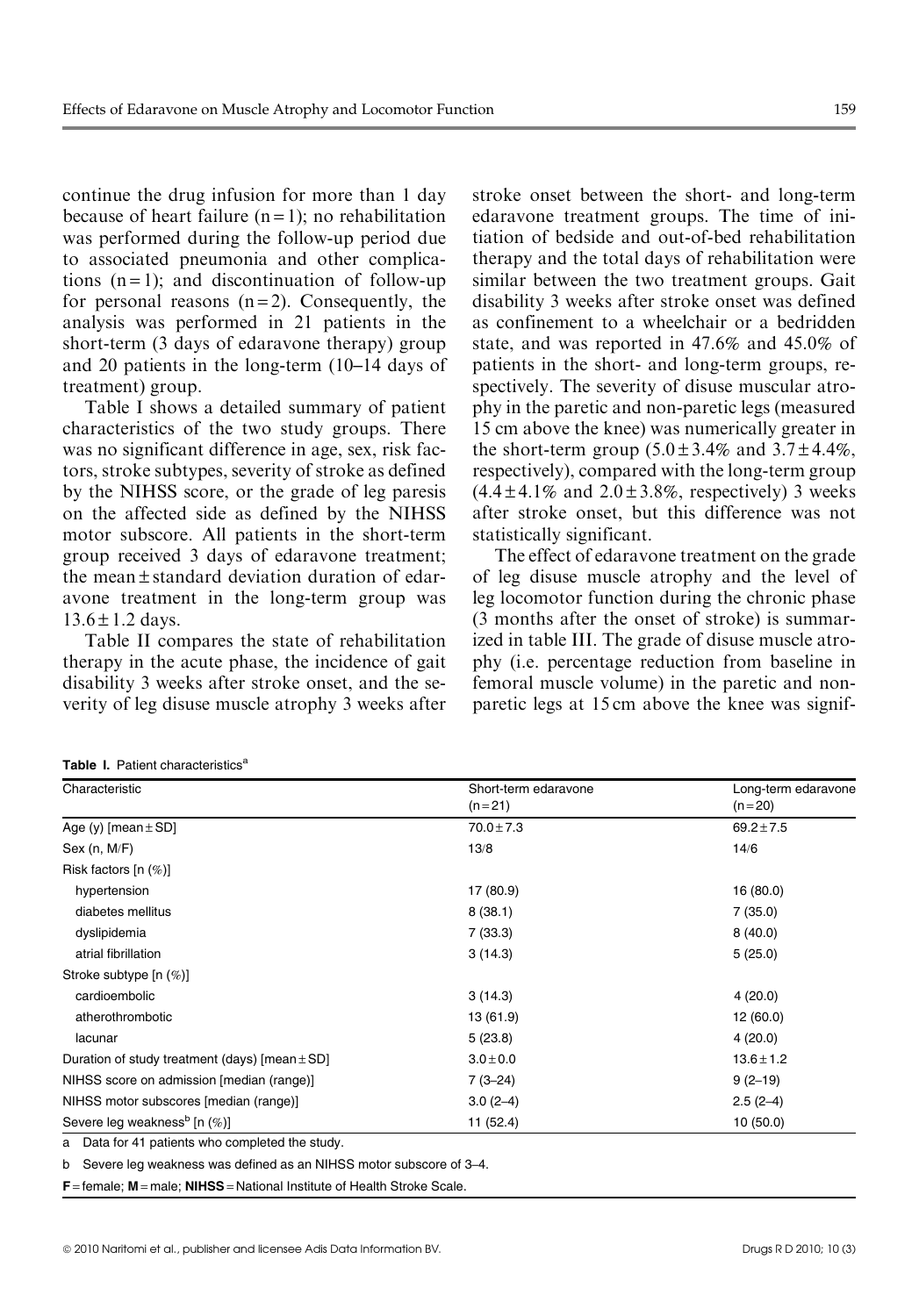|                                                                     | Short-term edaravone | Long-term edaravone |  |  |
|---------------------------------------------------------------------|----------------------|---------------------|--|--|
|                                                                     | $(n=21)$             | $(n=20)$            |  |  |
| Acute-phase rehabilitation                                          |                      |                     |  |  |
| bedside within 3 days of admission $[n (\%)]$                       | 14 (66.7)            | 14 (70.0)           |  |  |
| out-of-bed within 7 days of admission [n (%)]                       | 7(33.3)              | 11(55.0)            |  |  |
| total duration (days)                                               | $16.0 \pm 5.0$       | $16.4 \pm 7.3$      |  |  |
| Gait disability <sup>b</sup> 3 weeks after stroke onset [n $(\%)$ ] | 10(47.6)             | 9(45.0)             |  |  |
| Disuse muscle atrophy $(\%)^c$                                      |                      |                     |  |  |
| paretic leg                                                         | $5.0 + 3.4$          | $4.4 + 4.1$         |  |  |
| non-paretic leg                                                     | $3.7 + 4.4$          | $2.0 \pm 3.8$       |  |  |

Table II. Acute-phase rehabilitation, gait disability, and the severity of disuse muscle atrophy 3 weeks after the onset of stroke<sup>a</sup>

Values are expressed as mean  $\pm$  standard deviation unless stated otherwise.

b Gait disability was defined as patients in a wheelchair or bedridden state, with a National Institute of Health Stroke Scale (NIHSS) motor subscore of 3–4.

c Disuse muscle atrophy was expressed as a mean percentage reduction from baseline in femoral muscle volume (i.e. muscle circumference measured 15 cm above the knee).

icantly less severe in the long-term group, compared with the short-term group  $(3.6 \pm 5.9\%$  and  $1.5 \pm 6.0\%$  vs  $8.3 \pm 5.2\%$  and  $5.7 \pm 6.4\%$ ; p < 0.01 and  $p < 0.05$ ). A similar trend in disuse muscle atrophy was also seen when assessed at 5 and 10 cm above the knee (data not shown).

Long-term treatment with edaravone was associated with a significant improvement in leg locomotor function, as measured by MWS  $(97.9 \pm 67.3 \text{ vs } 53.6 \pm 54.8 \text{ cm/sec}; \text{ p} < 0.05 \text{ vs } \text{the}$ short-term group). A larger proportion of patients in the long-term group also reported good leg locomotor function than the short-term group  $(70.0\% \text{ vs } 57.1\%)$ , as defined by a BRS of 5–6, but this difference was not statistically significant. Finally, there was a significant negative correlation between the severity of disuse muscle atrophy in the paretic leg and MWS  $(r = -0.87)$ ; p < 0.001) [figure 1].

# **Discussion**

The free radical scavenger edaravone is currently the only cerebroprotective agent to be approved for clinical use in the management of acute stroke, and has been shown to improve functional outcome in Japanese patients with acute ischemic stroke.[11-13] During the last decade of the 20th century, at least 30 substances with cerebroprotective action were subjected to phase III clinical trials of acute stroke patients; these studies produced negative results on improved clinical efficacy with the exception of edaravone.[22-24] However, the clinical data on edaravone should

| Table III. Severity of disuse muscle atrophy and level of leg locomotor function 3 months after the onset of stroke <sup>a</sup> |  |  |  |  |  |  |
|----------------------------------------------------------------------------------------------------------------------------------|--|--|--|--|--|--|
|                                                                                                                                  |  |  |  |  |  |  |

|                                   | Short-term edaravone | Long-term edaravone |  |  |
|-----------------------------------|----------------------|---------------------|--|--|
|                                   | $(n=21)$             | $(n=20)$            |  |  |
| Disuse muscle atrophy $(%)^b$     |                      |                     |  |  |
| Paretic leg                       | $8.3 \pm 5.2$        | $3.6 \pm 5.9***$    |  |  |
| Non-paretic leg                   | $5.7 + 6.4$          | $1.5 \pm 6.0^*$     |  |  |
| Level of leg locomotor function   |                      |                     |  |  |
| Patients with BRS 5-6 [n $(\%)$ ] | 12(57.1)             | 14 (70.0)           |  |  |
| MWS (cm/sec)                      | $53.6 \pm 54.8$      | $97.9 \pm 67.3^*$   |  |  |

a Values are expressed as mean $\pm$  standard deviation unless stated otherwise.

b Disuse muscle atrophy was expressed as a mean percentage reduction from baseline in femoral muscle volume (i.e. muscle circumference measured 15 cm above the knee).

BRS = Brunnstrom Recovery Stage; MWS = maximum walking speed; \* p < 0.05 vs short-term group, \*\* p < 0.01 vs short-term group.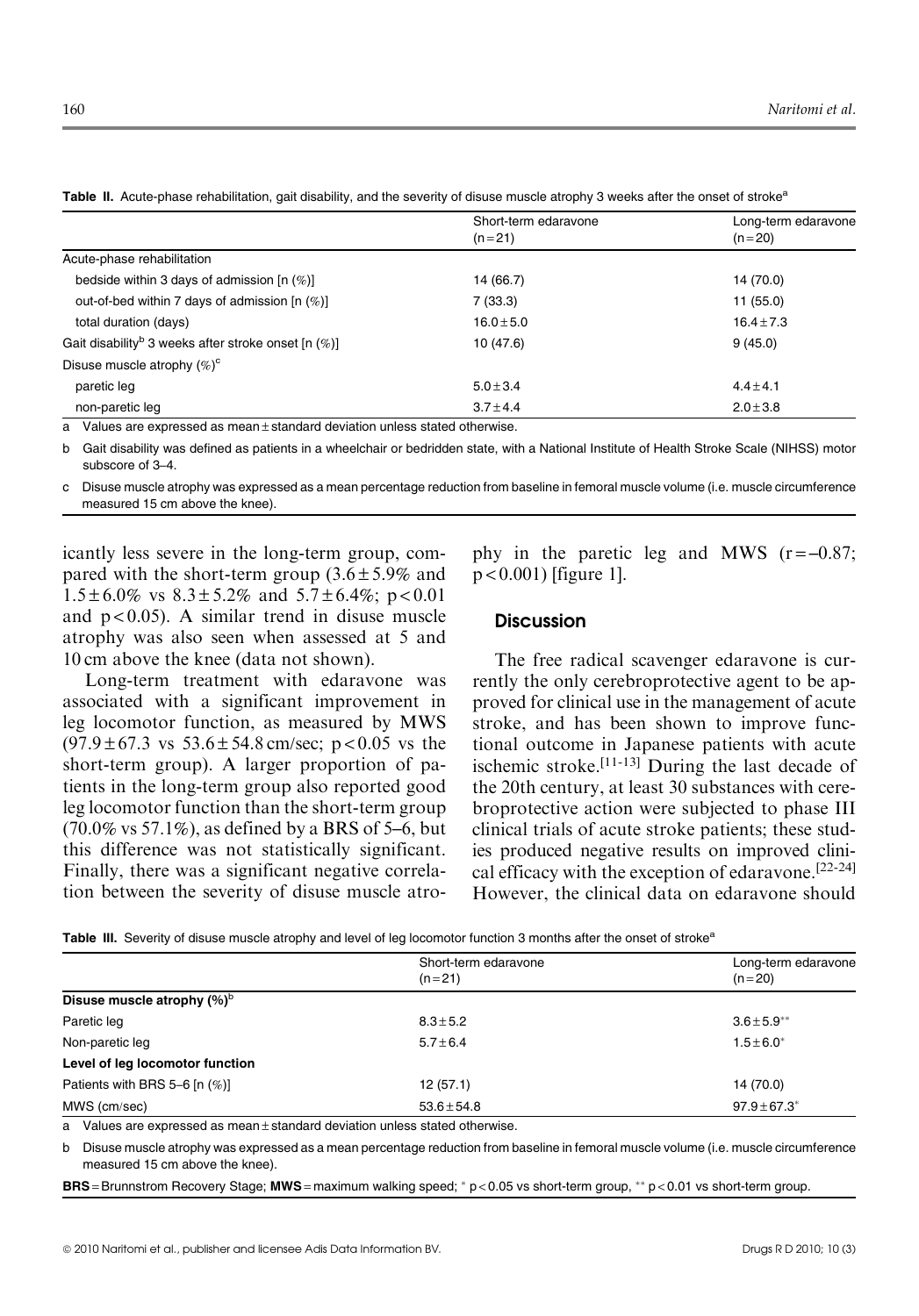

Fig. 1. Relationship between the severity of muscular atrophy in the paretic leg and maximum walking speed (MWS). MWS decreases in correlation with increases in the grade of the paralyzed leg atrophy  $(r = -0.87; p < 0.001)$ . Thus, the atrophy provides significant negative effects on the walking ability.

be interpreted with caution due to a number of major differences in the design of the trial conducted on edaravone, compared with those of other cerebroprotective agents. First, edaravone could be administered within 72 hours of stroke onset, but this was restricted to within 6–12 hours of onset in studies involving other cerebroprotective agents. Secondly, the infarct size was generally smaller in the edaravone study, which resulted in minor neurologic symptoms such as motor weakness; various higher cortical dysfunctions occurred in other studies that included patients with larger infarcts. Finally, edaravone could be administered for a duration of up to 14 days, compared with 1–3 days in other studies such as the SAINT (Stroke Acute Ischemic NXY-059 [Cerovive] Treatment) II trial.<sup>[25]</sup>

The results of the phase III clinical study on edaravone suggest that the beneficial effects of the drug may also be partly attributable to myoprotective effects.[11] Based on this hypothesis, we conducted the present pilot study to determine the myoprotective effects of edaravone in acute stroke patients. In the present study, patients were randomly allocated to edaravone therapy for a 3- or 14-day duration; this latter duration of administration was thought to be sufficient to provide both cerebroprotective and myoprotective effects.

Disuse muscle atrophy is a phenomenon that is seen in clinical practice when patients are in a long-term bedridden state or during prolonged rest with restricted activity and/or mobility. The atrophy of skeletal muscle arises from the reduction or atrophy of myofibers.[9,10] Although the exact mechanism of onset of disuse muscle atrophy remains unclear, we reported experimental results that indicated a close relationship between oxidative stress and disuse muscle atrophy.[6-8] More specifically, atrophic muscles of rats showed elevated levels of thiobarbituric acid reactive substances and oxidized glutathione, which are both markers of oxidative stress. Furthermore, an increase in the formation of superoxide radical anions  $(O_2^-)$  was indicated by elevated Cu/Zncontaining superoxide dismutase activity in the cytoplasm of atrophic muscle cells, and 12 days of disuse atrophy showed a 2.2-fold rise in xanthine oxidase levels relative to controls. Indeed, histochemical studies using transmission electron microscopy revealed elevated levels of reactive oxygen species such as  $H_2O_2$  in atrophic muscles.[6-8] Metals such as iron have also been shown to increase oxidative stress in atrophic muscle, and the administration of the iron-chelating agent deferoxamine suppressed the increase in thiobarbituric acid reactive substances and oxidized glutathione in the atrophic muscles of rats.[26] In recent years, the role of iron in oxidative stress has attracted close attention in the field of physiology.[9,10]

Another factor that may be involved in the development of muscular atrophy is the elevation of intracellular calcium ion  $(Ca^{2+})$  levels during muscle inactivity.<sup>[6-8]</sup> Ca<sup>2+</sup> levels in the cytoplasm of atrophic muscle cells were approximately 4-fold higher than levels in normal muscle cells. This accumulation of intracellular  $Ca^{2+}$  during muscular disuse may occur due to ionic disturbances of the cell membrane, which retards cellular removal of  $Ca^{2+}$ . This resulting elevation of cytosolic  $Ca^{2+}$  may lead to the activation of calcium-dependent proteases, thus leading to the breakdown of muscle tissue.

In addition to inducing muscle atrophy during disuse, oxidative stress has been shown to be enhanced during recovery from atrophy in rats.<sup>[27]</sup> This suggests that the production of free radicals will continue to occur in patients who are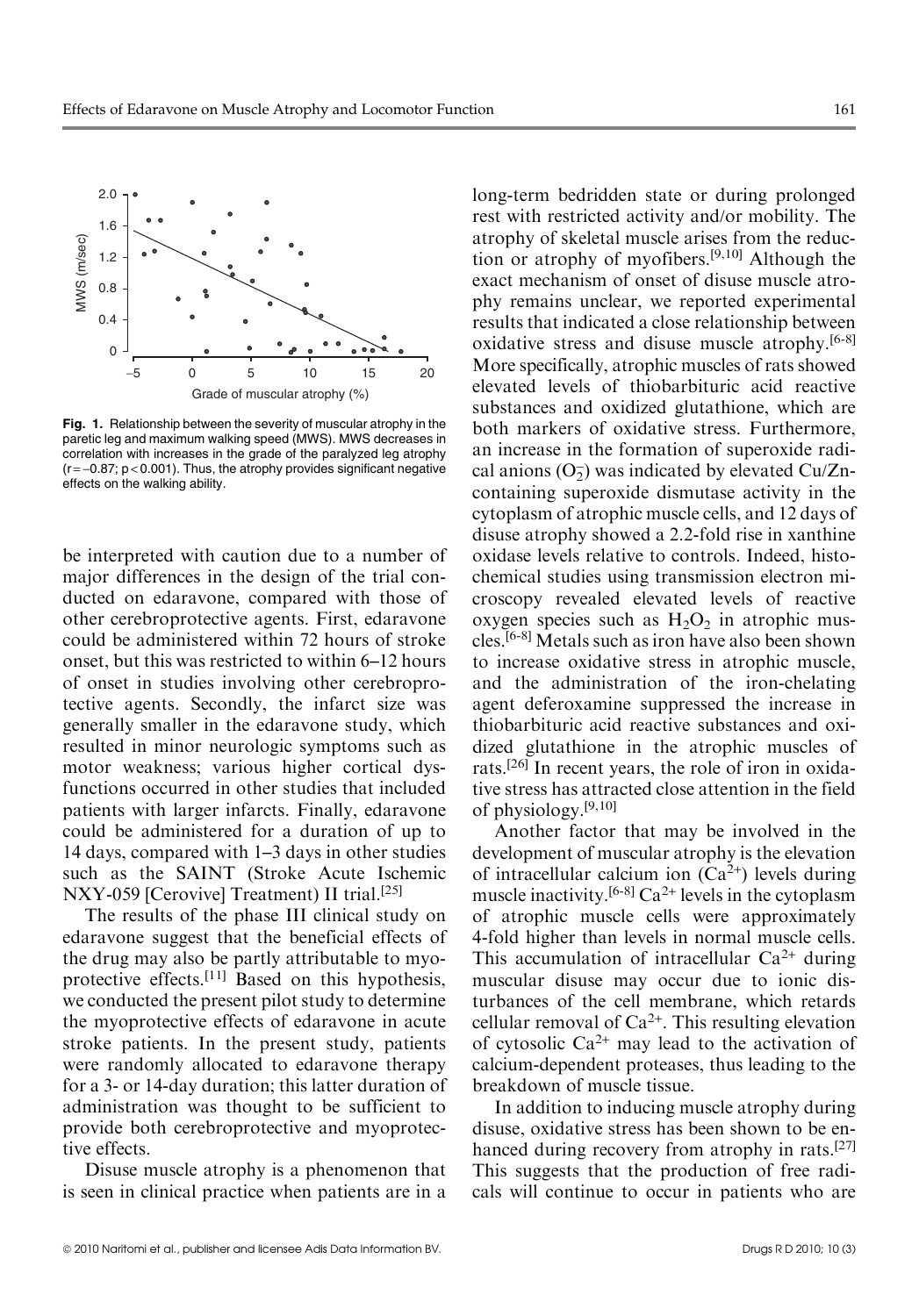recovering from disuse muscle atrophy. In the present study, the continuous administration of the free radical scavenger edaravone for an extended period of 14 days was beneficial in patients undergoing disuse muscle therapy, many of whom started out-of-bed rehabilitation following several days of bed rest. Therefore, a 2-week treatment period of edaravone appears to be effective during both the period of muscle disuse and the period of recovery of muscle activity.

The severity of muscle atrophy did not differ markedly between the two treatment groups 3 weeks after stroke onset in the present study, but showed a significant improvement in favor of the long-term treatment group after 3 months. This may be explained by the delayed involvement of apoptosis during the course of disuse muscle atrophy, which eventually leads to muscular cell shrinkage and/or death. $[9,10]$  As a result, the clinical manifestation of muscle atrophy may not become apparent until changes in the muscular intracellular environment have taken place, which may occur over a period of several weeks.

The limitations of the present study include its small sample size and lack of a placebo or control group (i.e. standard therapy minus edaravone). Another limitation was the inability to independently assess the cerebroprotective and myoprotective effects of edaravone. An experimental study utilizing a rat middle cerebral artery occlusion model reported cellular oxidative damage in the rat brain is evident for at least  $7 \text{ days}$ . [28] Furthermore, the time to blood reflow in humans with cerebral infarction varied according to the occluded blood vessel and stroke subtype.[29] These studies suggest the duration of the disturbance caused by oxidative stress varies, and there is a possibility that the observed benefits on disuse muscle atrophy in the long-term group may be partly attributable to a more potent cerebroprotective effect of edaravone. If this is indeed the case, then the widely accepted view that the process of ischemic neuronal cell death is almost completed within 2–3 days of stroke onset should be reconsidered, and further clinical research investigating the administration of cerebroprotective agents for longer periods should be conducted.

# Conclusion

The results of our study indicated that treatment with the free radical scavenger edaravone for 14 days effectively improved both the severity of disuse muscle atrophy and leg locomotor dysfunction in the chronic phase. Based on these findings, the use of antioxidant therapy for as long as possible appears to be warranted to provide the maximal level of both cerebroprotection and myoprotection. Larger, randomized controlled clinical trials are required to confirm the beneficial effects of edaravone in the management of stroke.

#### Acknowledgments

This study was funded by a Grant-in-Aid (H-18-Chojyu-Ippan-040) from the Ministry of Health, Labour and Welfare, Japan. The authors have no conflicts of interest that are directly relevant to the content of this study. Medical writing assistance was provided by Maxwell Chang of inScience Communications, a Wolters Kluwer business. This assistance was funded by Mitsubishi Tanabe Pharma Corporation.

The affiliations of the investigators for the MARVELOUS Study Group are as follows: Senri Chuo Hospital (H. Naritomi, H. Oe); National Cerebral and Cardiovascular Center (H. Moriwaki, K. Saito); Hirosaki Stroke Center (N. Metoki); Nishinomiya Kyoritsu Neurosurgical Hospital (H. Nishimura); Himeji Central Hospital (Y. Higashi); Kyoto Second Red Cross Hospital (Y. Yamamoto); Tosei General Hospital (H. Yuasa); Toyama University (K. Tanaka); Iwate Medical University (Y. Tarayama); Saitama Medical University International Medical Center (N. Tanahashi); Tokyo Saiseikai Central Hospital (M. Takagi); Research Institute for Brain and Blood Vessels Akita (K. Nagata); Saito Yukoukai Hospital (T. Oda); Akita Prefectural Rehabilitation and Psychiatric Center (E. Yokoyama); Toyama Koshi Rehabilitation Hospital (Y. Inoue); Hyogo College of Medicine (K. Domen); Saitama Medical School (M. Majima); Iwate Rehabilitation Center (A. Takahashi); Kyushu University (H. Kondo).

#### References

- 1. Donnan GA, Fisher M, Macleod M, et al. Stroke. Lancet 2008 May 10; 371 (9624): 1612-23
- 2. Schneider R, Gautier JC. Leg weakness due to stroke: site of lesions, weakness patterns and causes. Brain 1994 Apr; 117 (Pt 2): 347-54
- 3. Kortebein P, Ferrando A, Lombeida J, et al. Effect of 10 days of bed rest on skeletal muscle in healthy older adults. JAMA 2007 Apr 25; 297 (16): 1772-4
- 4. Kondo K, Ota T. Changes with time in cross-sectional areas of leg muscles in early stroke rehabilitation patients: disuse muscle atrophy and its recovery. Jpn J Rehabil Med 1997; 34: 124-33